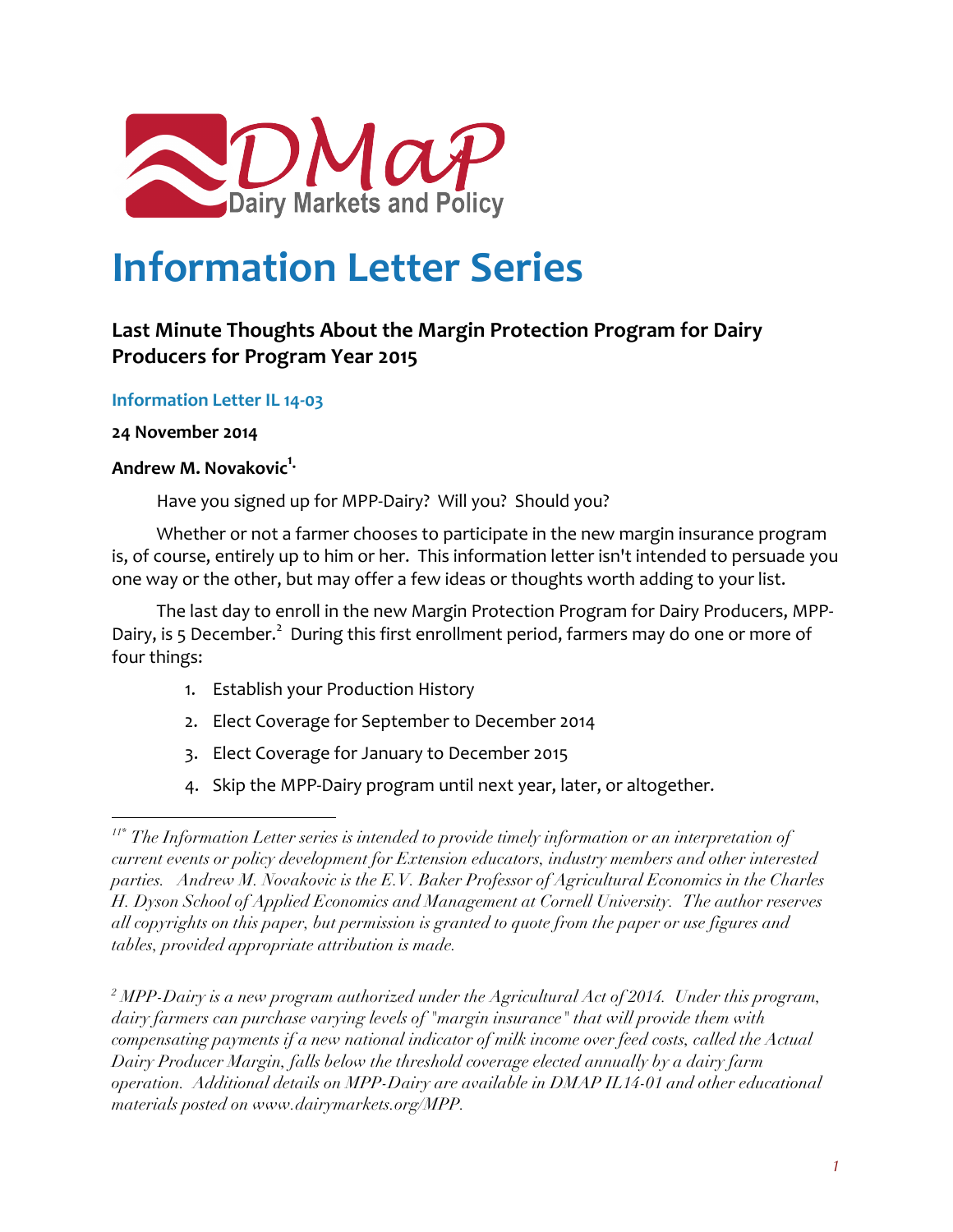Please note that farmers can separately elect to participate in the last two bi-monthly periods of 2014, the entire calendar year 2015, or postpone participation to 2016, 2017, 04 2018. However, once an operation is enrolled, it is committed to elect at least the minimal, catastrophic coverage for future years. If she elects coverage for 2014, she is committed through 2018. If she elects coverage first in 2015, she skips 2014 but is committed to 2016, 2017 and 2018. A farmer can postpose participation as long as he wants. Of course he can choose to never participate.

Word of mouth information suggests that the enrollment so far has been light. Many people who are following this new program anticipated that farmers would wait until the end to make their decisions. Part of the reason for this is just normal procrastination, but it is also the case that farmers are busy being farmers in the Fall and the participation decision is a bit complex. Still, push is coming to shove. In between deer hunting, football, Mom's delicious Thanksgiving dinner, and Christmas shopping, many dairy farm families will be wrestling with the decision that week after Thanksgiving.

#### **Should I Enroll This Year?**

Did I already say I am not going to tell you what to do? The following "considerations" are offered as things to think about.

#### Consideration #1 - Establishing Production History (PH)

Whether you plan to take coverage this time around, later or aren't even sure you ever will, owners of dairy farm operations can establish their Production History without any cost or commitment beyond your time to fill out a very simple form (CCC-781). The Production History defines the amount of milk associated with a dairy operation for the purpose of establishing participation limits.

Many cooperatives and proprietary buyers are providing farmers with documentation they can use to easily fill out CCC-781, the form the Farm Service Agency (FSA) requires to establish PH. It's a simple form. Most farmers will find this step doesn't take much time at all. It will probably be easier to do this now, with the documentation you have in hand and be done with it, rather than wait for a later enrollment period.

Farmers who began producing milk after 7 February 2013 are considered "new operations". They will have a little different process and a little more work, but the process for "new operations" is not hard. It does require the farmer to decide which of a couple options is most advantageous. The basic idea is to take whatever part of the calendar year for which you have commercial marketings and extrapolate that quantity to a 12-month equivalent.

Unless you are certain you don't ever want to participate in this program, it is probably worth the effort to establish how much milk you could potentially enroll.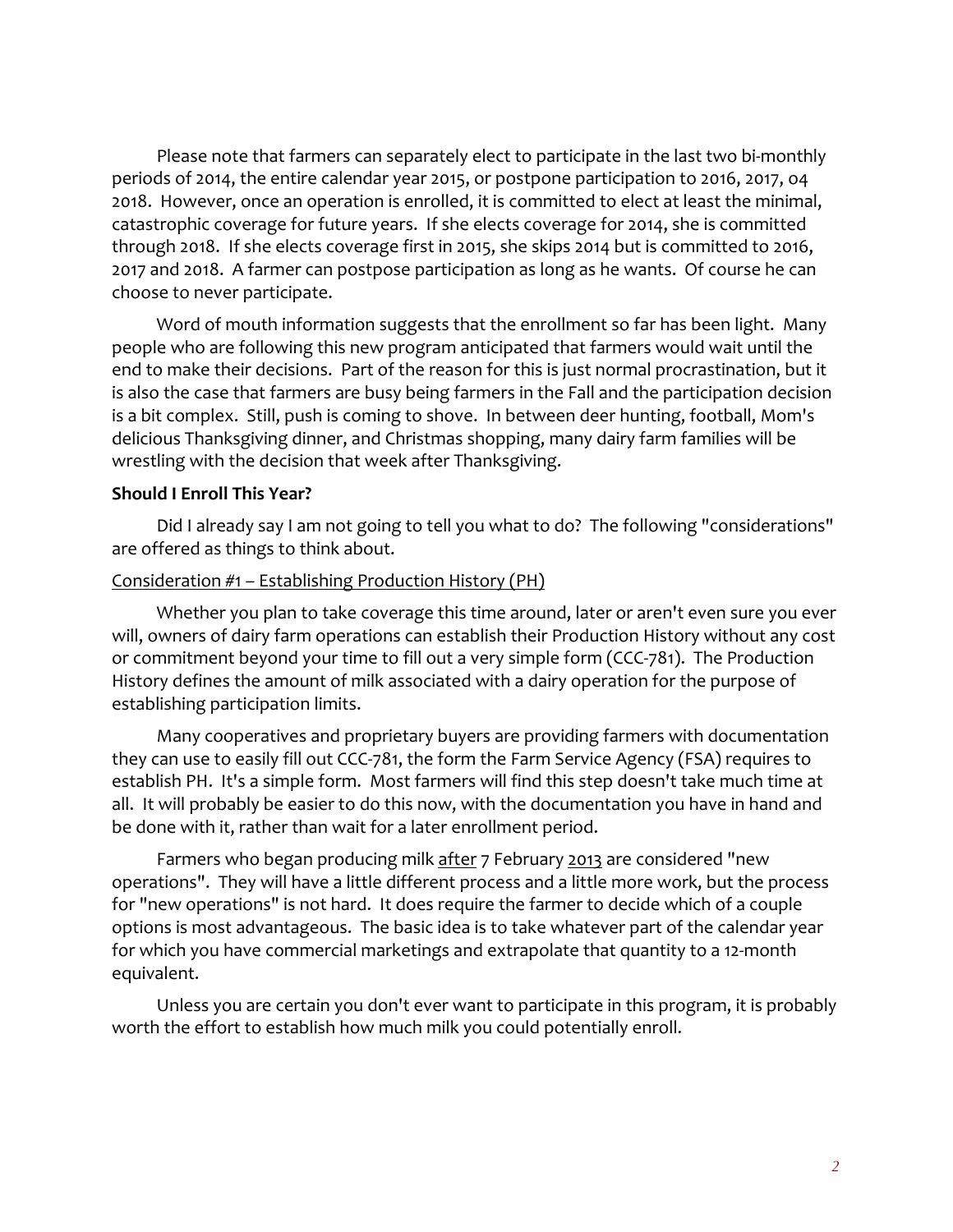#### Consideration  $#2$  – Enrolling in 2014

Okay, the closest I are going to come to offering advice is to say that the probability of the national margin falling below \$8 per cwt. for either the SEP/OCT or NOV/DEC 2014 program periods rounds to zero.

There is no penalty or foregone opportunity for any farmer who chooses not to enroll in the 2014 program year. Keep in mind that electing margin coverage for 2014 is different from establishing a Production History. You can establish the Production History that would apply to 2014 without taking Coverage in 2014.

#### Consideration  $#3$  – Enrolling in 2015 to "buy the Bump"

During this first enrollment period the bigger decision is whether to enroll in calendar year 2015.

There are two basic reasons why a farmer would want to enroll in 2015. The first would be to protect against low margins, the basic reason that applies in any year. The second reason could justify enrolling even if a farmer didn't want coverage in 2015.

The Agricultural Act of 2014 allows the Secretary of Agriculture to adjust each and every producer's PH by a national factor that is derived from annual increases in US milk production. Based on the increase for the 12-months prior to the release of the rule, FSA announced that the adjustment for 2015 is 1.0087 or a 0.87% increase in the Production History established for 2014 on CCC-781. USDA playfully calls this across-the-board adjustment the Bump.

In order to qualify for the Bump, a dairy operation must enroll for coverage in 2015 (they do not need to take coverage for the last four months of 2014). Assuming that a producer had no other reason to enroll for 2015, this essentially means that the producer would pay \$100 for Catastrophic Coverage, the minimum allowed, in order to get the Bump.

Consider Table 1, a simple example of hypothetical Bumps, based on when a farmer first enrolled in MPP-Dairy.

If I assume, just for an example, that the dairy operation has a one million pound Production History, based on actual marketings in 2011 to 2013, then how many Bumps you get will affect how much your PH increases over time. You only get a Bump if you are enrolled in the program. Once a farmer elects coverage, that farmer is in for every following year, unless he dies, retires or sells the farm. Whether the first year that a farmer enrolls is 2014, 2015, 2017 or whatever, that first time Production History will be set at the Production History determined by his historical commercial marketings. In our example, that amount was one million pounds. Thus, if the farm elects coverage for 2014, his PH will be one million pounds. If the first enrollment year is later, the PH starts at one million pounds but is then subject to whatever Bump might apply for that year. In 2015 the 1.0087 Bump means that the one million pound PH for 2014 is increased to 1,008,700 for a 2015 program participant. But, if that farm skips 2015 and enrolls in 2016, he will be eligible for the 2016 Bump but he misses the 2015 Bump altogether.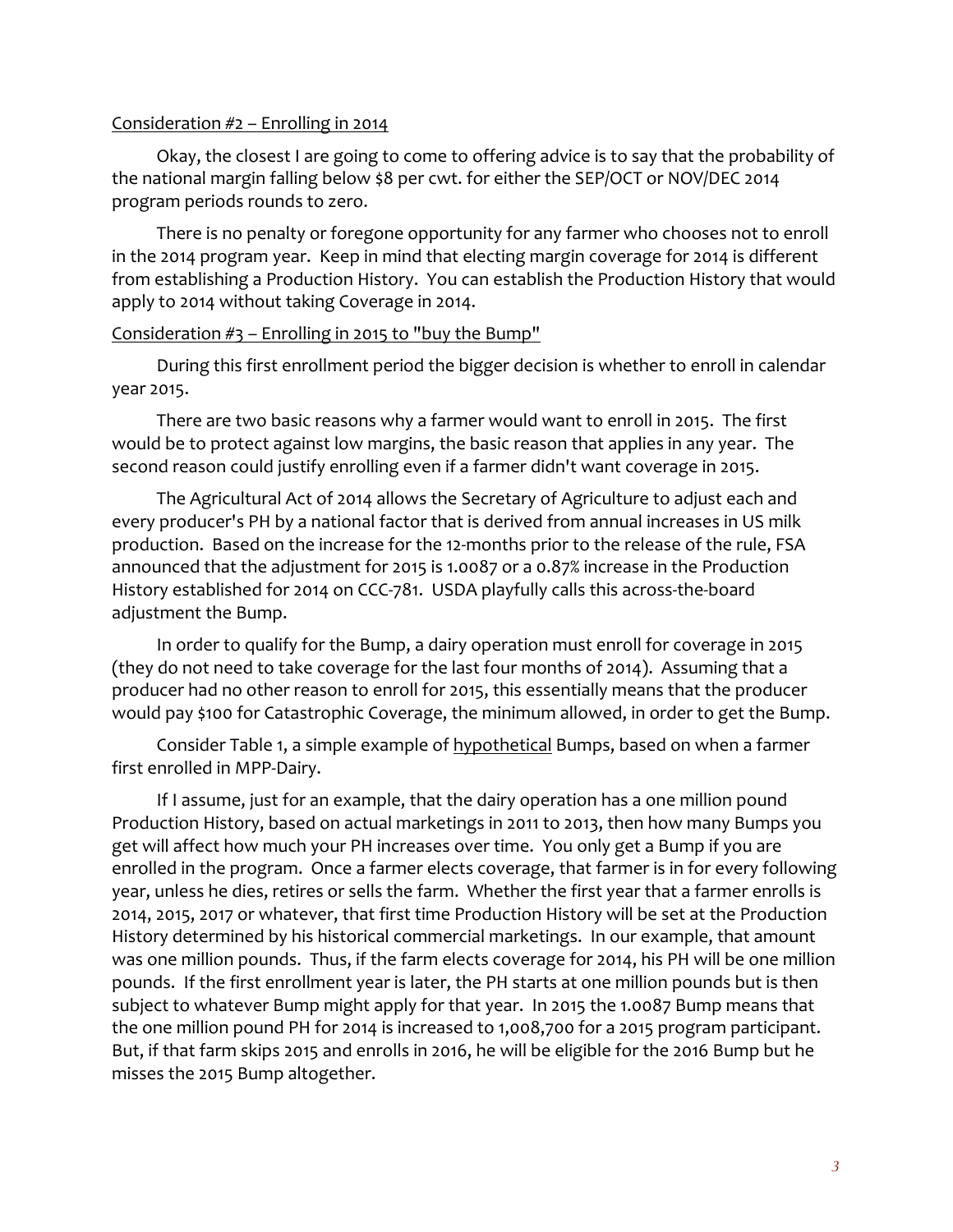Table 1. An Illustration of Adjustments to Production History Based on the Year of First Enrollment (assuming a Production History, based on 2011-2013 marketings, equals 1 million pounds)

| Program Year | The Bump                                     | Year of First Enrollment |           |           |           |           |  |  |
|--------------|----------------------------------------------|--------------------------|-----------|-----------|-----------|-----------|--|--|
|              | (actual 2015,<br>hypothetical<br>$2016 - 18$ | 2014                     | 2015      | 2016      | 2017      | 2018      |  |  |
| 2014         | $\circ$                                      | 1,000,000                |           |           |           |           |  |  |
| 2015         | 1.0087                                       | 1,008,700                | 1,008,700 |           |           |           |  |  |
| 2016         | 1.03                                         | 1,038,961                | 1,038,961 | 1,030,000 |           |           |  |  |
| 2017         | 1.01                                         | 1,049,351                | 1,049,351 | 1,040,300 | 1,010,000 |           |  |  |
| 2018         | 1.02                                         | 1,070,338                | 1,070,338 | 1,061,106 | 1,030,200 | 1,020,000 |  |  |

Like interest rates, the Bump compounds the across-the-board increases in PH over time. For a producer who enrolls in 2015, the hypothetical bumps posed in Table 1 will accumulate to an additional 7% in 2018. The farm that waits until the last year to enroll only gets the 2018 bump and would have a Production History 50,000 pounds lower than it would be had he elected coverage in 2015.

Specific calculations will depend on a particular operation's total Covered Production History and the actual Bumps, but it wouldn't take much of a benefit payment to cover the \$100 that is required at minimum to buy the Bump for 2015.

## Assuming I Do Enroll in 2015, What Coverage Should I Select?

Did I already say it's not my role to tell you what coverage to select?

Different farmers obviously will choose different levels of coverage for 2015, including none at all. The reasons for different choices will involve one or more of the following factors:

- 1. A different assessment or expectation about likely market conditions in 2015
- 2. A different threshold in their personal risk management tolerance
- 3. A different goal for what they want or expect of the program

There isn't much to be said about market expectations. The MPP-Dairy Decision Tool on our website provides very specific market expectations based on our methodology using CME futures and options market information. When I talk about market expectations below, I will base my comments on that source, but I understand that some farmers will have a different perspective. That's fine.

Farmers who approach MPP-Dairy as one of several risk management tools available to them are probably trying to evaluate their own personal business risk profile and translate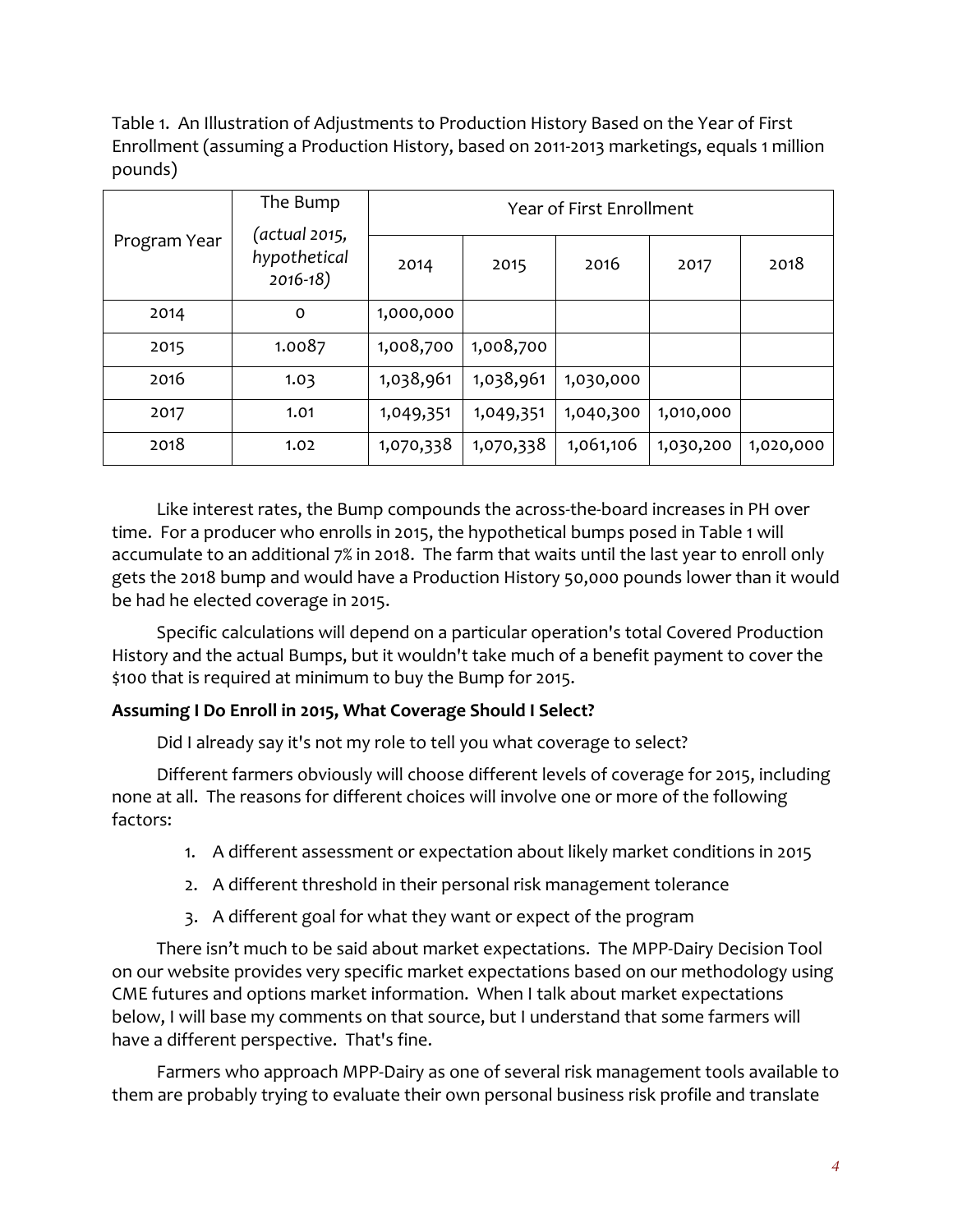how the national margin measurement compares to their own Income Over Feed Cost or other risk triggers that are meaningful to them. This is a good, but it is also a more complicated approach. It would be the subject of a very different and much longer paper to talk about how that sort of analysis could be made.

I can and do want to talk a bit more about the selection goals that a farmer might more generally use. There are several publications or presentations on our website that talk about this (http://www.dairymarkets.org/MPP/ResourceMaterial/).

A couple of strategies that I will highlight are:<sup>3</sup>

- 1. The Lottery: Maximizing net program returns, getting more money in benefits than I pay in premiums
- 2. Risk Analysis: Getting benefit payments when my Income Over Feed Costs fall below a level that I can tolerate, probably dealing with problems of either liquidity or solvency. This could be based on a sophisticated risk analysis or a less complicated comparison with benefits received under MILC or how well my farm business dealt with previous low spots in the profitability cycle.
- 3. The Budget: Establishing a budget or maximum amount of money I am willing to spend on premiums and picking a coverage that I can afford
- 4. Pick and Hold or Pick and Roll: Identifying a coverage level that I think represents a "sweet spot" – the best combination of affordable premiums but meaningful protection.
- 5. Just in Case: Simply taking advantage of the Catastrophic Coverage "just in case".

## Consideration  $#4$  – Enrolling in 2015 to Put a Foot in the Door – Just In Case

 $\overline{a}$ 

Many proponents of risk management generally or MPP-Dairy in particular, including the Secretary of Agriculture, are encouraging producers to enroll in the program, even if it is just for the Catastrophic Coverage level, which incurs the Administrative Fee of \$100 but has no additional premium. "At least then you have some coverage."

If that rationale appeals to you, then by all means take it. Current indications suggest that there is a very low risk of actually having the national margin drop that low in either 2014 or 2015, but enrolling in 2015 will buy you the Bump and will give you some hands-on experience with how the process works.

The Just In Case strategy in which you just take the minimum coverage makes the most sense when a producer has no idea how bad it might get but just wants to be sure he's covered if we get another 2009.

*<sup>3</sup> Thanks to my colleagues Charles Nicholson at The Pennsylvania State University and Mark Stephenson at the University of Wisconsin for fleshing out a list of strategies and stimulating my own thinking about strategies a farmer might employ.*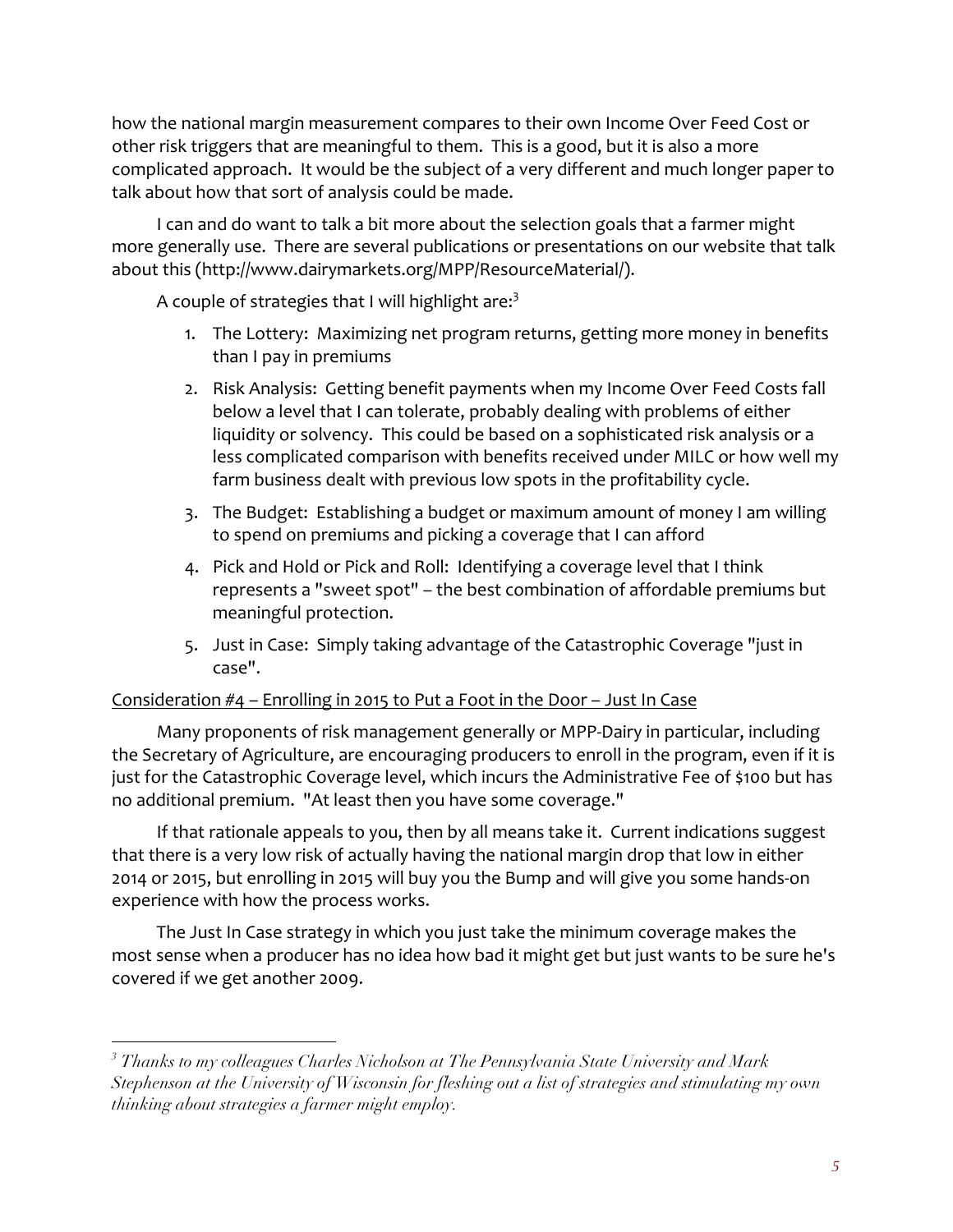#### Consideration #5 - Enrolling in 2015 to Cover Risks You Can't Afford - Risk Analysis

A basic tenet of purchasing insurance is that there are risks that simply pose an unbearable, or at least very difficult, burden should they occur, and that the cost of the insurance, over time, is less than the expected loss or cost. No one expects to have a barn fire, but few people feel confident they can cover the cost of replacing the cost of the barn and its contents without insurance.

The new national margin (ADPM) is a very specific measure. Its designers believe that its ups and downs will mirror the actual experiences of dairy farmers across the country. No one expects the specific dollars per hundredweight of the ADPM to perfectly correspond to everyone's actual Income Over Feed Cost, but it has been assumed that when the national number is low or high relative to historic averages that each farmer is similarly experiencing a low or high relative to their own average.

Other research I've been doing with my colleagues Chris Wolf (Michigan State), Mark Stephenson (Wisconsin) and Wayne Knoblauch (Cornell) suggests that how any individual farm's Income Over Feed Costs relates to the national margin will vary over time, but they do tend to move up and down more or less together.<sup>4</sup>

If a farmer can equate a certain level of his operation's Income Over Feed Cost to the national measure at a point in time, say the average for 2011 to 2013, he can get at least an approximate feel for what an \$8 or \$7 national margin in 2015 might mean for his own farm's IOFC. Then, if he can decide that the operation could really benefit from some help if and when his IOFC dips below that certain number, he will have an idea how to translate his number to the national margin.

Suppose for example that a dairy farm's IOFC for 2011 to 2013 averaged \$6.30 whereas the national margin average over that time period is \$7.15. Suppose further that this farmer decides that if her own IOFC goes below, say, \$5.25 that she will not be able to cope with the financial consequences. This is \$1.05 below her average IOFC for 2011 to 2013. Based on how her IOFC has related to the national margin, she might then look at buying MPP-Dairy coverage at about \$6. In this scenario, if the national margin falls below \$6, that farm would get a benefit payment coinciding with a situation where her own IOFC was likely low enough to make that payment a welcome event.

This kind of arithmetic assumes that the historic relationship between an individual farm's IOFC and the national ADPM stays about the same in future years. It may or may not. If you want to get fancy, make projections of both your IOFC and the national ADPM using what you think are consistent assumptions about milk, corn, soybean meal, hay and other feed prices relevant to your calculation.

Calculating your own IOFC isn't quite rocket science, but if you haven't been keeping the right kind of farm records it isn't all that easy either.

 $\overline{a}$ 

*<sup>4</sup> This is a study in process. We anticipate being able to report the complete results in late Winter.*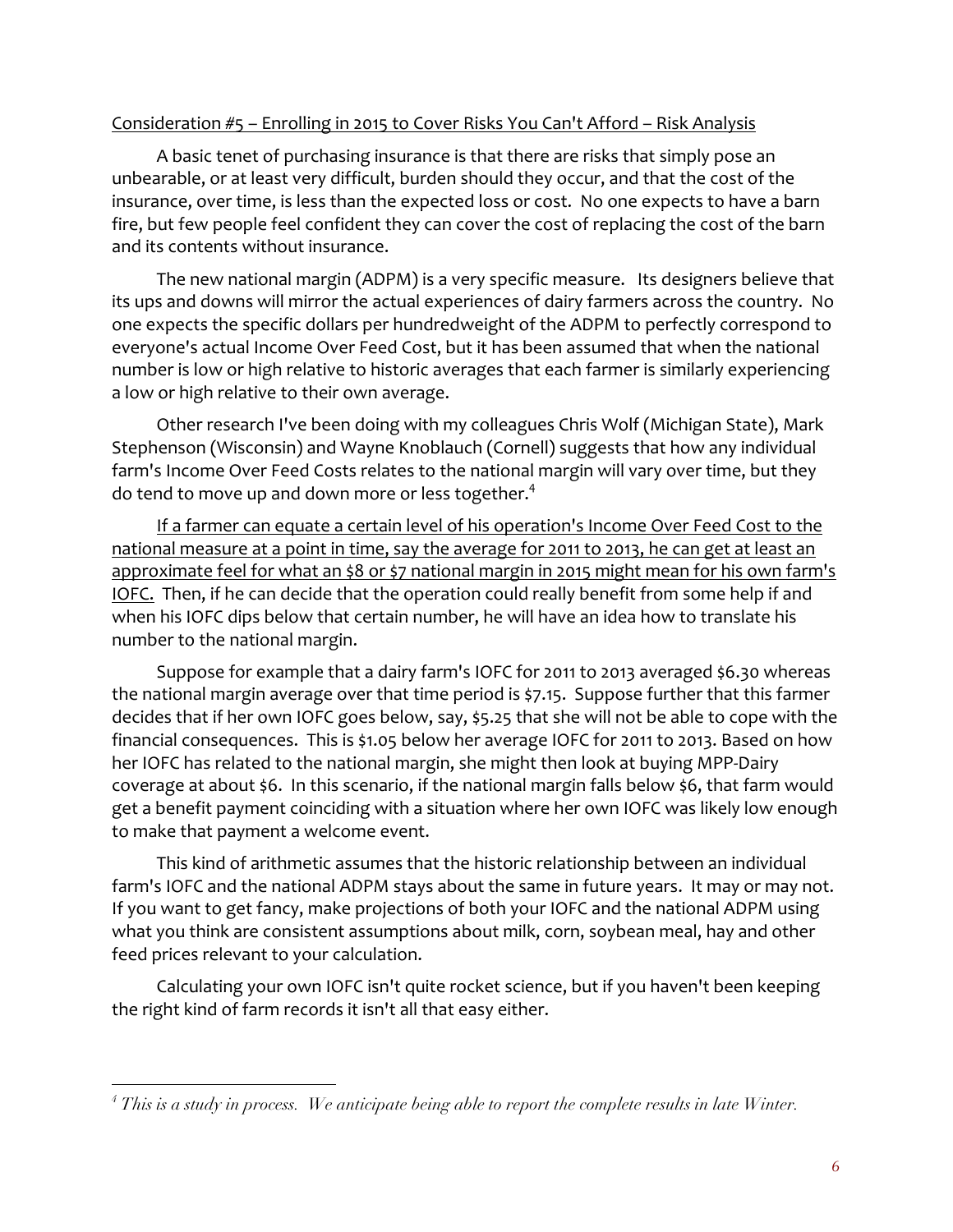## Another approach you can take is to think about the last several times national margins have been low and what was your own personal experience in those years.

The early 2000s had cyclical lows in 2000, 2002-03, and 2006. The annual average national margins in those years ranged from \$7.20 in 2002 to \$7.90 in 2000. If you were farming in any of those years, do you remember your financial experience? Did you weather those "normal" lows without much difficulty? Did you find yourself pushed beyond a point you could handle? Those benchmarks might help you decide if you could benefit from MPP-Dairy coverage in the \$7 range or at some level near that.

The annual averages for 2009 and 2012 are  $\frac{24.58}{10.63}$  and  $\frac{25.43}{10.63}$ . These are the two years that hit months of catastrophic lows well below \$4. Does how your farm performed during those two unusually hard years give you a benchmark for a level you don't want to go below without protection?

Again, your personal IOFC may have been quite different from these numbers, but you know if you were in a lot of trouble in one of those years or not so much. That might help you calibrate a national number you would rather not go below.

By remembering how much difficulty you had in a previous low year (netting out any MILC payments you got) can help you figure out whether you would have wanted Margin coverage in one or more of those years and what that coverage level would have needed to be. You can do this much without knowing what your actual Income Over Feed Cost was in any of those bad years.

## Consideration  $#6$  – Enrolling in 2015 on the Budget Plan

 $\overline{a}$ 

Some farmers may find it appealing to set a budget on how much they are willing to pay in premiums for 2015 and back into how much coverage they can afford. Remember, when you enroll in MPP-Dairy, you pick two things: 1) the dollar per cwt margin threshold  $(34)$ to \$8) and 2) the percentage of your Production History you want to cover (25% to 90%). If you are operating on your own budget plan, you essentially can choose between a higher \$/cwt margin threshold with a lower percentage Covered Production History or vice versa.

A budget approach will boil down to several pairs of higher dollar thresholds and lower percentages of Production History.<sup>5</sup> Choices of just a little higher or lower margin threshold vs. just a little lower or higher percentage may look close enough to tempt you as well.

How do you pick between more dollars per cwt. on less milk vs. a lower margin trigger on more milk? Again, this is something each farmer will need to sort out using his own criteria. One approach might be to ask which of the two risks better describes your situation.

*<sup>5</sup> Using data from 21 November, consider a farm that has a (2014) PH of 4 million pounds and who is willing to spend about \$5,000 on MPP-Dairy. That farm can buy \$7 coverage on 75% of its PH for \$5,033. It can spend \$5,093 to get \$7.50 on 55% of its PH. Or, it can get \$8 coverage on 25% of its PH for \$4,891.*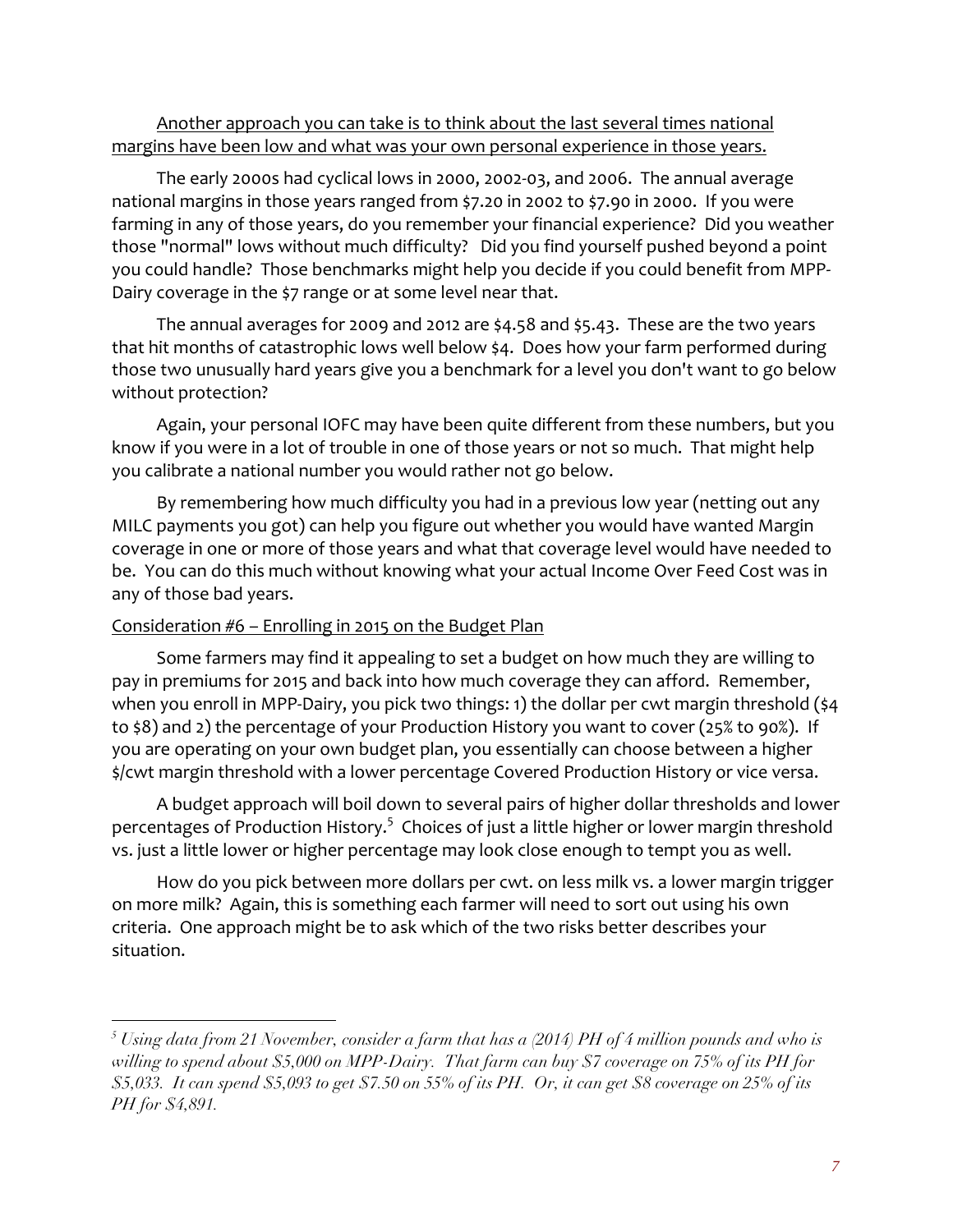Is your primary challenge a liquidity risk? If your problem is cash flow, you might be better off picking a higher margin trigger even if it covers a smaller volume of milk. This will tend to ensure you get some cash even if it isn't over a big percentage of your production.

Is your primary challenge solvency risk? If your bigger challenge is solvency – you have high debts given your assets – you may be able to endure a lower  $\frac{1}{2}$  cwt threshold but when you hit that low point you will want it to cover a bigger percentage of your production.

#### Consideration  $#7$  – Enrolling in 2015 to Cover Your Premium or More – The Lottery

No one buys insurance with the expectation or hope that they will get a bigger benefit payment than the cost of a premium. You don't want to wreck your car or burn down your house. Nevertheless, a lot of farmers are asking "what's the chance I'll get my money back if I sign up for MPP-Dairy".

Ignoring for now whether that is the right or a reasonable question, people who have this goal in mind have to keep in mind that the probability of a benefit increases as you pick higher levels of coverage. It's a sure bet that you will pay more in premiums whether or not you get any benefit payments, but the flip side is that if you go low you increase the probability that you won't get a benefit. The person who wants to play the Lottery strategy is ill advised to pick Catastrophic Coverage. This is the person who needs to think seriously about going big.

Our analysis of the margin experiences since 2000 suggests that net benefits are routinely maximized when a producer picks \$8, the maximum coverage possible, PROVIDED you can figure out when to sit a year out. In other words, the revenue maximizing choices, for all sizes of farms, is to be either all in (\$8) or all out (\$4). Going all in for 2015 runs the risk of not getting a benefit at all, but on the other hand if a producer feels strongly that s/he wants to maximize the chance of getting benefits in excess of their premiums they will have to be prepared to consider a high level of coverage.

Remember, picking a higher level of coverage affects two things relative to benefits. One, you will get a higher benefit payment if you elect a higher threshold. Two, you will be eligible for benefits more often. Less than \$4 margins don't come around very often, thank goodness. Less than \$8 margins come around more often. History doesn't tell us what will happen in 2015, but perhaps the following table will help to illustrate the point about the frequency of margin events.

| Months     | Margin Threshold |                 |               |              |                           |             |  |  |  |
|------------|------------------|-----------------|---------------|--------------|---------------------------|-------------|--|--|--|
|            | Less than \$4    | $$4$ to $<$ \$5 | $$5$ to $<$6$ | \$6 to < \$7 | $\frac{1}{2}$ \$7 to <\$8 | \$8 or more |  |  |  |
| Number     | 10               |                 | 12            | 16           | 34                        | 99          |  |  |  |
| Percentage | 5.7%             | 2.8%            | 6.8%          | 9.1%         | 19.3%                     | 56.3%       |  |  |  |

Table 2. The Number of Times the Actual Dairy Producer Margin Fell Below Certain Thresholds, calculated for single months since January 2000.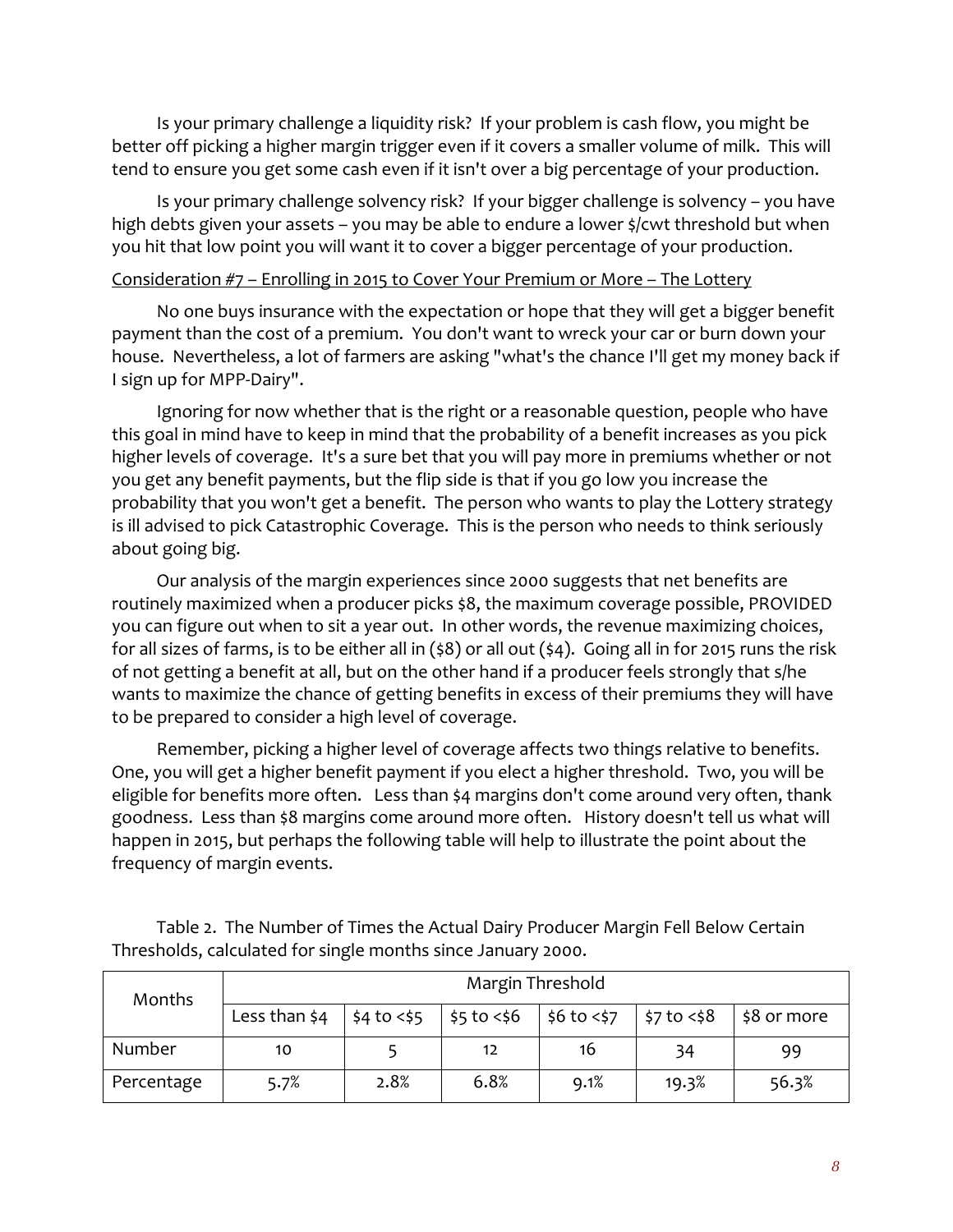What this table tells us, at least for the almost 15 years since the beginning of 2000, is that the new national margin – the Actual Dairy Producer Margin – was below \$4 per cwt. in 10 months, but it was below \$8 in 77 months, just a little less than half the time. It was less than \$6 in 27 months or 15.3% of the months.

#### **How Bad Will 2015 Be?**

Two things are certain. One, Milk prices are heading south. Two, we don't know when the slide will stop and how low they will go.

History teaches us that we tend to be optimistic when prices start declining. We tend to anticipate average years more accurately, but we are often very optimistic when we are approaching the bottom of a cycle. We knew 2009 was going to be a rough year, but we badly underestimated just how bad it would be. There were a bunch of things that went wrong for dairy in 2009. We don't always guess that bad, but we do tend to be optimistic in a down market. 

Current indications are that we are going from a good year (great actually) to an average year. That by itself would suggest our future market expectations might be a pretty good guess, based on how well futures markets anticipated average years in the past. There are some thunderclouds on the horizon that may not have been fully captured in future price expectations.

International prices give us some worrisome hints. Current futures markets are showing Class III and Class IV prices bottoming out in 2015 around \$16.50 and \$15 respectively. International prices for cheese, butter and nonfat dry milk today would equate to US Class III and IV prices that are \$2 below that. Historically, US commodity dairy prices tend to be at the lower side of the international range. Thus, our commodity dairy prices may have farther to fall than we are currently anticipating. That could pull Class III and IV prices lower than current projections indicate. This might give us some boundary on how optimistic we are, a measure of our downside risk.

#### Consideration  $#7$  – The Probability of Low Margins in 2015 is Increasing

If you've looked at the MPP-Dairy Decision Tool on our DairyMarkets.org website, you know that we daily provide an estimate of the expected margin using CME futures prices but we also give percentage probabilities of lower margins. If you've been watching this page you have noticed that two things have been happening over the last month.

First, the expected margins for the two-month pairs during 2015 have dropped from the low \$10 range to the \$8 range. Second, low margins are coming sooner in 2015.

Table 3 shows a margin expectation based on CME prices on 25 August 2014. Table 4 shows margin expectations based on CME prices from 20 November 2014. It is a very stark difference.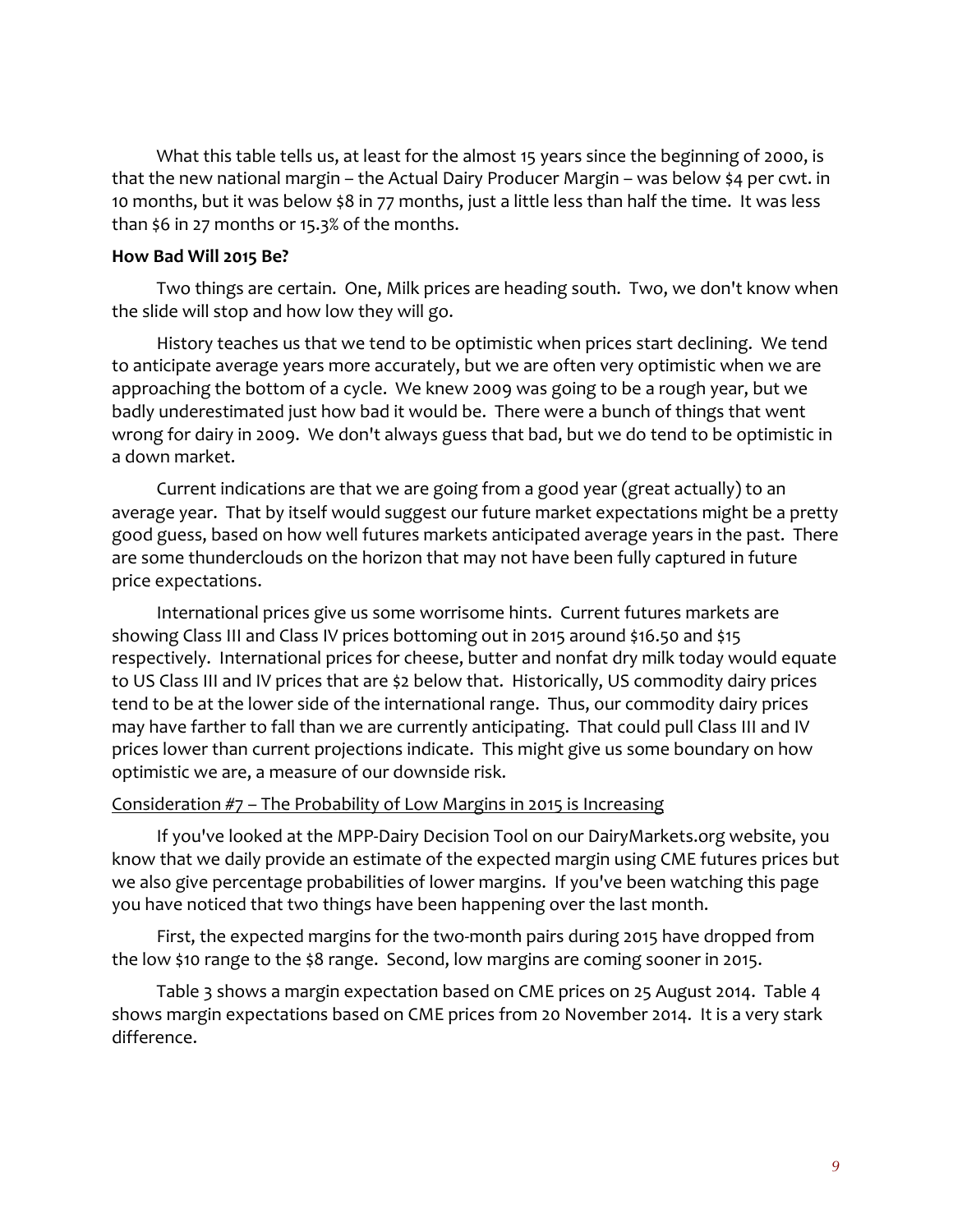## Table 3. Expected Actual Dairy Producer Margins Based on 25 August 2014 CME Futures and Options.

|                     |                     | <b>Forecast Margin</b>               |                          |                          | <b>Select Coverage</b>   |              |                          |              |              |
|---------------------|---------------------|--------------------------------------|--------------------------|--------------------------|--------------------------|--------------|--------------------------|--------------|--------------|
|                     |                     | ⊙ Probability Table ○ Forecast Graph |                          |                          |                          |              |                          |              |              |
|                     |                     |                                      |                          |                          |                          |              |                          |              |              |
| <b>Margin Level</b> | <b>Jul-Aug 2014</b> | Sep-Oct 2014                         | Nov-Dec 2014             | Jan-Feb 2015             | Mar-Apr 2015             | May-Jun 2015 | <b>Jul-Aug 2015</b>      | Sep-Oct 2015 | Nov-Dec 2015 |
| Expected            | \$13.42             | \$15.19                              | \$12.94                  | \$11.17                  | \$10.51                  | \$10.27      | \$10.18                  | \$10.61      | \$10.52      |
| $<$ \$8.00          | -                   | $\overline{\phantom{0}}$             | ۰                        | 3%                       | 9%                       | 13%          | 18%                      | 17%          | 22%          |
| $<$ \$7.50          | Ξ.                  | $\overline{\phantom{0}}$             | -                        | 2%                       | 5%                       | 8%           | 12%                      | 11%          | 17%          |
| $<$ \$7.00          | -                   | ۰                                    | $\overline{\phantom{0}}$ | 1%                       | 3%                       | 4%           | 7%                       | 8%           | 13%          |
| $<$ \$6.50          | Ξ.                  | $\overline{\phantom{0}}$             | -                        | $\overline{\phantom{0}}$ | 1%                       | 2%           | 4%                       | 4%           | 9%           |
| $<$ \$6.00          | -                   | -                                    | ۰                        | ٠                        | ٠                        | 1%           | 2%                       | 2%           | 6%           |
| $<$ \$5.50          | -                   | -                                    | -                        | -                        | $\overline{\phantom{0}}$ | -            | 1%                       | 1%           | 4%           |
| $<$ \$5.00          | -                   | $\overline{\phantom{0}}$             | ۰                        | ٠                        | $\overline{\phantom{a}}$ | ٠            | $\overline{\phantom{a}}$ | 1%           | 2%           |
| $<$ \$4.50          | -                   | -                                    | -                        | ۰                        | $\overline{\phantom{a}}$ | -            | -                        | -            | 1%           |
| $<$ \$4.00          | -                   | -                                    | ۰                        | -                        | $\overline{\phantom{a}}$ | ۰            | $\overline{\phantom{m}}$ | ۰            | 1%           |
|                     |                     |                                      |                          |                          |                          |              |                          |              |              |

This table shows the expected margin and probability of a Payment in the two-month intervals protected by the insurance levels in the Margin Protection Plan. The Expected Margin and Probabilities are calculated from futures market data available on 08/25/2014.

## Table 4. Expected Actual Dairy Producer Margins Based on 20 November 2014 CME Futures and Options.

| <b>Margin Protection Program Decision Tool</b><br><b>LCM</b><br><b>MPP</b><br>www.DairyMarkets.org                                                                                |                                      |                          |                |                          |              |                          |              |              |              |  |
|-----------------------------------------------------------------------------------------------------------------------------------------------------------------------------------|--------------------------------------|--------------------------|----------------|--------------------------|--------------|--------------------------|--------------|--------------|--------------|--|
| $\vert$ ?<br>1,234,567<br><b>Operation Name</b><br>$\div$<br>Ibs<br>Farm Name:<br>2015 (Current, Calculated On 11/20/2014)<br><b>Actual Production History:</b><br>Coverage Year: |                                      |                          |                |                          |              |                          |              |              |              |  |
| <b>Forecast Margin</b>                                                                                                                                                            |                                      |                          |                |                          |              |                          |              |              |              |  |
|                                                                                                                                                                                   | ⊙ Probability Table ○ Forecast Graph |                          |                |                          |              |                          |              |              |              |  |
|                                                                                                                                                                                   |                                      |                          |                |                          |              |                          |              |              |              |  |
| <b>Margin Level</b>                                                                                                                                                               | Sep-Oct 2014                         | Nov-Dec 2014             | Jan-Feb 2015   | Mar-Apr 2015             | May-Jun 2015 | Jul-Aug 2015             | Sep-Oct 2015 | Nov-Dec 2015 | Jan-Feb 2016 |  |
| <b>Expected</b>                                                                                                                                                                   | \$15.88                              | \$12.88                  | \$9.62         | \$8.79                   | \$8.70       | \$9.21                   | \$10.09      | \$10.11      | \$9.77       |  |
| $<$ \$8.00                                                                                                                                                                        | $\overline{\phantom{a}}$             | ٠                        | 11%            | 35%                      | 38%          | 28%                      | 17%          | 22%          | 30%          |  |
| $<$ \$7.50                                                                                                                                                                        | $\overline{\phantom{a}}$             | ۰                        | 6%             | 25%                      | 28%          | 20%                      | 10%          | 16%          | 24%          |  |
| $<$ \$7.00                                                                                                                                                                        | $\overline{\phantom{a}}$             | ٠                        | 2%             | 16%                      | 20%          | 13%                      | 6%           | 11%          | 19%          |  |
| $<$ \$6.50                                                                                                                                                                        | $\overline{\phantom{0}}$             | ۰                        | 1%             | 10%                      | 13%          | 7%                       | 3%           | 6%           | 13%          |  |
| $<$ \$6.00                                                                                                                                                                        | $\overline{\phantom{a}}$             | -                        | ۰              | 5%                       | 8%           | 4%                       | 2%           | 4%           | 9%           |  |
| $<$ \$5.50                                                                                                                                                                        | $\overline{\phantom{0}}$             | ۰                        | ۰              | 2%                       | 4%           | 2%                       | 1%           | 2%           | 5%           |  |
| $<$ \$5.00                                                                                                                                                                        | $\overline{\phantom{a}}$             | ۰                        | ۰              | 1%                       | 2%           | 1%                       | ۰            | 1%           | 3%           |  |
| $<$ \$4.50                                                                                                                                                                        | $\overline{\phantom{0}}$             | $\overline{\phantom{0}}$ | $\overline{a}$ | $\overline{\phantom{0}}$ | 1%           | $\overline{\phantom{0}}$ | -            | -            | 2%           |  |
| $<$ \$4.00                                                                                                                                                                        | $\overline{\phantom{a}}$             | ۰                        | ۰              | ٠                        | ۰            | ۰                        | ٠            | -            | 1%           |  |

This table shows the expected margin and probability of a Payment in the two-month intervals protected by the insurance levels in the Margin Protection Plan. The Expected Margin and Probabilities are calculated from futures market data available on 11/20/2014.

If these margin expectations have any validity (and of course we think they do), then the clear indication is that 2015 is shaping up to be a more challenging year for dairy farmers than we thought would be the case a couple of months ago. It may get worse, or not.

Keep in mind that although the expected margin based on current future market prices have definitely worsened for dairy farmers, all of the expected margins listed in Table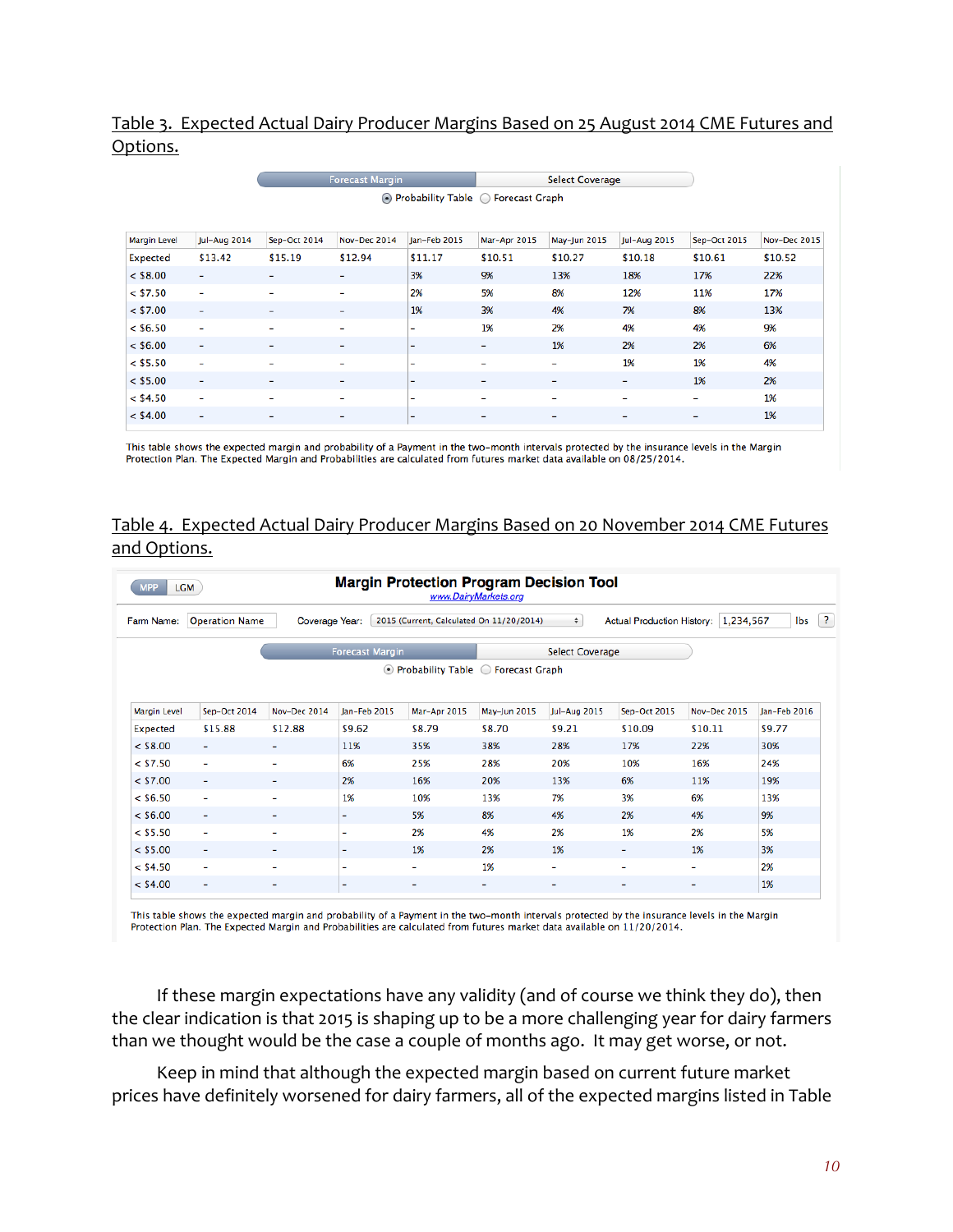4 are above \$8 per cwt. What this look at 2015 is telling us is that the dairy industry is moving from a wonderful year towards an average year. This is not a forecast of the next 2009.

On the other hand, the methodology that my colleagues have developed to calculate the probability of something lower than the expected or "best guess" margin is telling us that the probability of a payable event has increased a lot in the last few weeks.

The table is saying that there is a 35% chance that the margin for May/Apr will be below \$8, a payable event if you went all in for coverage at the \$8 threshold in 2015. The probability of a benefit for the producer who elects \$6.50 coverage in 2015, according to this calculation, never rises higher than 13%. The probability of a catastrophic \$4 margin is basically zero.

#### **Isn't There a Sweet Spot?**

Some folks have suggested that \$6 or \$6.50 coverage represents a kind of "sweet spot". I've been one of those people who talked about that kind of idea when Congress was debating the particulars of the various proposals that eventually coalesced into the Agricultural Act of 2014. My idea of a sweet spot was a level of coverage that was consistent with "normal lows" and looked to be affordably priced. Both notions are more than a little subjective, but perhaps still meaningful. My idea of a normal low is the kind of event that occurred in 2002-03 or 2006. The low point for a bi-monthly margin in 2006 was \$6.74. The year averaged \$7.67. In 2003, the low bi-monthly value was \$5.66 and the annual average was \$7.34.

\$6.50 coverage wouldn't have resulted in a benefit payment in 2006. It would have paid once in 2002 and three times in 2003.

Earlier I mentioned two strategies I call Pick and Hold or Pick and Move. The farmer that decides \$6 or \$6.50 or some other level is a "sweet spot" and just picks that coverage level every year is using a Pick and Hold strategy. A variation of this is to drop coverage to the catastrophic level in years when you've got a good reason to expect that margins will most likely be above your sweet spot threshold. This strategy would alternate between picking, say, \$6.50 for an expected bad year and \$4 for an expected good or average year.

Looking at these strategies from the 20/20 perspective of hindsight, the farmer that used a \$6.50 Pick and Hold strategy over the last 15 years would have spent more on premiums than he received in benefits. The farmer who used the Pick and Move strategy with a \$6.50 "pick" would have come out slightly ahead.

Pick and Hold or Pick and Move could be reasonable versions of a simple risk management strategy. However, no matter how convincing an argument might be made about how sweet a sweet spot is, intermediate levels of coverage are less likely to result in positive net benefits over time.

#### **So, Should I Enroll in 2015?**

Have I mentioned that I am not making a recommendation for what farmers should do with respect to electing coverage under MPP-Dairy?